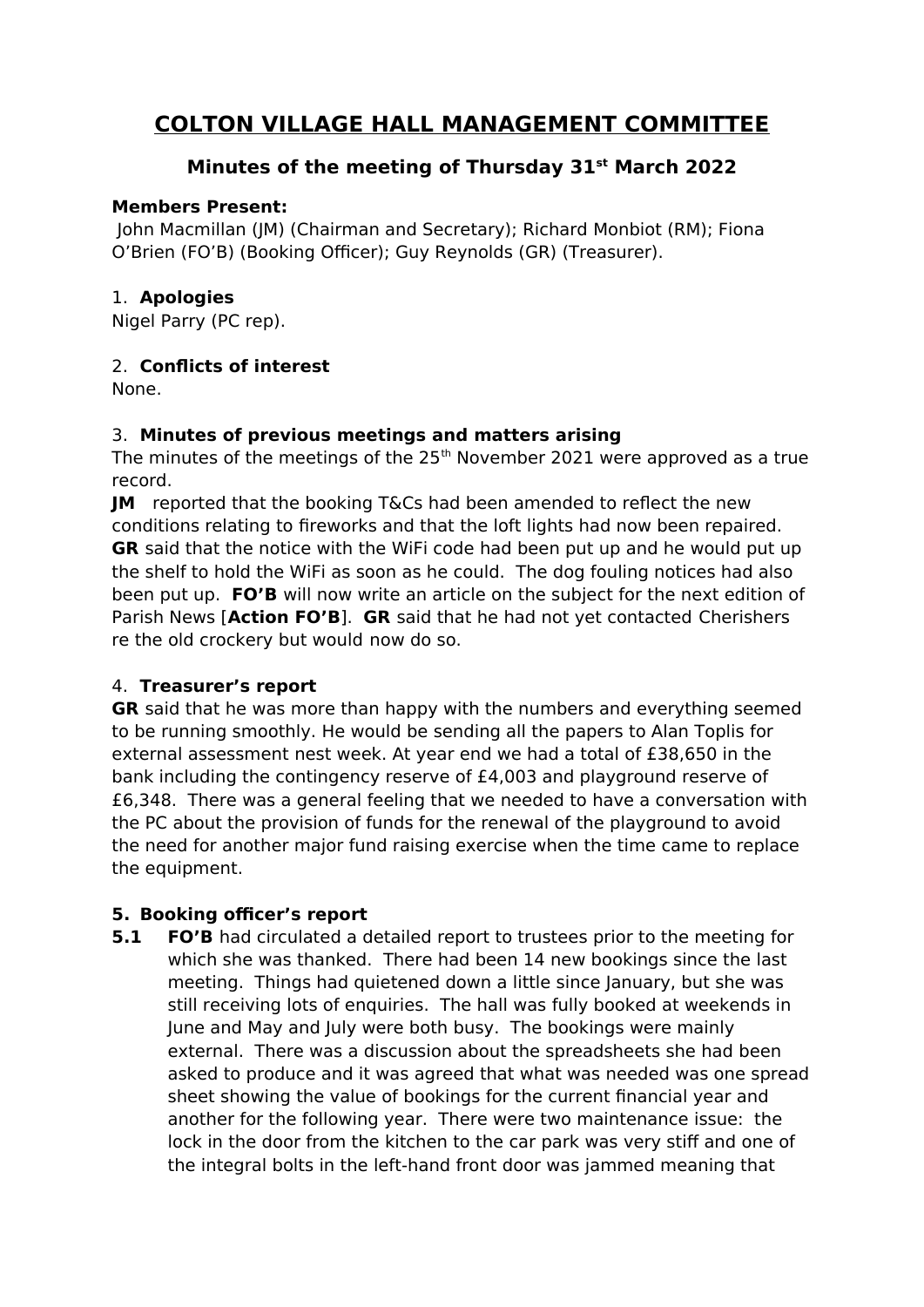that door couldn't be opened which was a problem for wheelchair uses. **JM** to contact Peter Knowles in respect of both [**Action JM**]. **FO'B**  reported that she understood that South Staffs Caravan Club would not be booking the hall for New Year's Eve which would be a significant loss of revenue. It was agreed that **FO'B** would contact the club and if this was confirmed she would put an announcement in Parish News that the hall would be available for booking for a New Year's Eve party.

**5.2 FO'B** referred to an email which she had circulated to trustees concerning a chef who wished to hire the kitchen from time to time for the purposes of a business he was setting up catering for parties. The proposal was very vague and it was not at all clear how it would work in practice. He had accepted that if we needed the kitchen even after he had booked it, we would have to cancel his booking. As most of our hirers required at least some use of the kitchen it was felt that if the chef hired the kitchen, we would be unable to hire the main hall at the same time. In consequence he would have to be charged the full rate for the main hall. **FO'B** said she had heard nothing further from him since the initial enquiry and was not sure whether it would be followed up.

#### **6. Heating system**

Since the last meeting the heating system for the main hall had failed again. Sam's Electricals had attended and found that the cause was that the control panel had been locked out. It wasn't clear whether this was something that was likely to recur or had been caused by improper use by a hirer. **JM** agreed to contact Sam for clarification [**Action JM**]. **RM** was asked to contact Nick Oxby for advice about the system generally and whether it needed replacing or modifying [**Action RM**].

#### **7. Platinum Jubilee celebrations**

**GR** said that there had been no approaches for grants so far. It was agreed that if there was no bunting in the loft some should be purchased [**Action JM**]. The date of the next jubilee committee meeting was April 14. **JM** and **NP** would attend.

#### **8. Carpark lighting**

In **NP's** absence, this item was deferred.

## **9. A.O.B**

**RM** reported that a large tree by the Staffordshire Way had split and a big branch had fallen on to the edge of the playing field. There didn't appear to be any immediate danger, but it would have to be removed. **JM** agreed to investigate [**Action JM**]

#### **10. Date of next meeting**

As both **GR** and **JM** were away at the end of May, the next meeting would be Thursday  $9<sup>th</sup>$  of June at 7.30